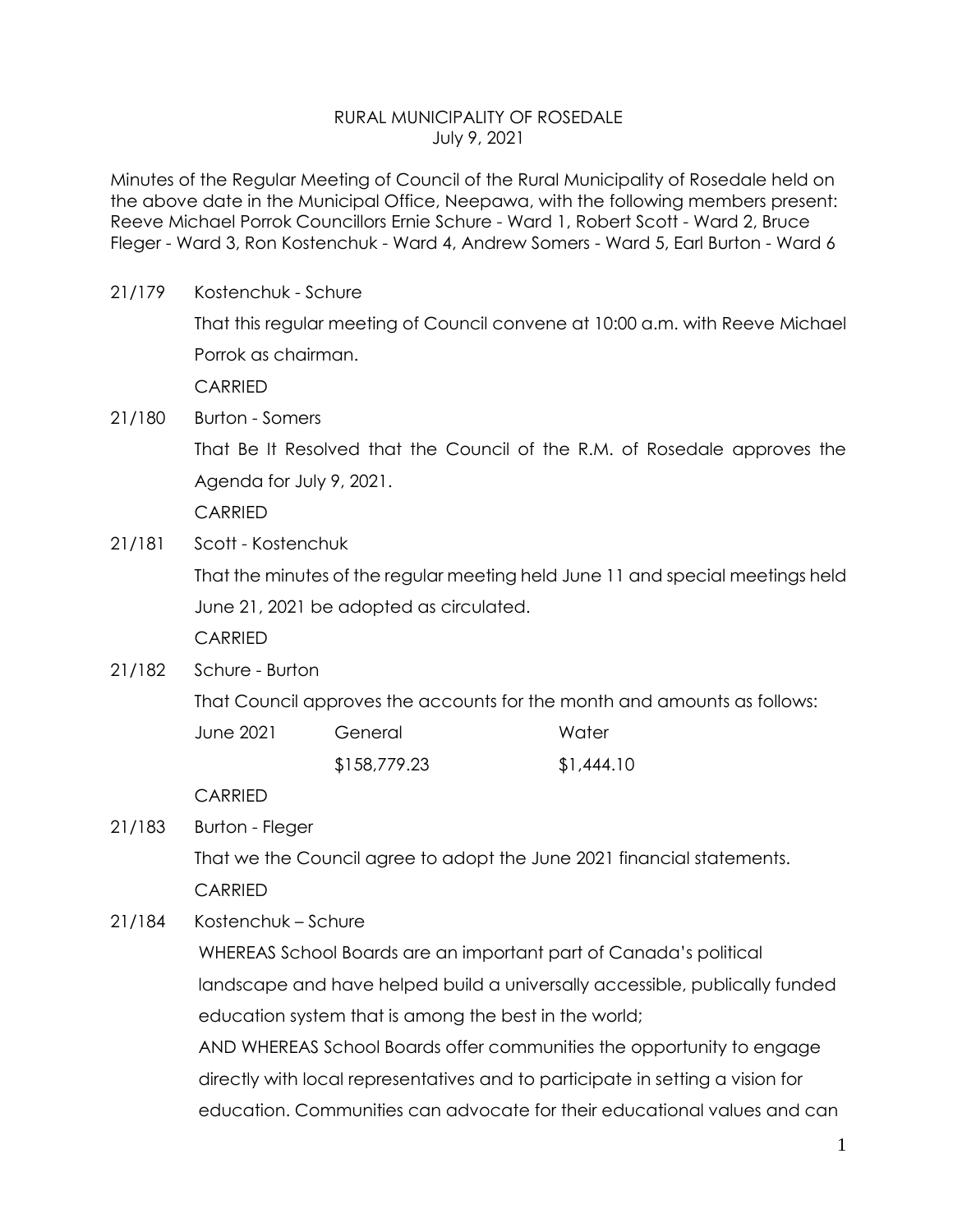hold the representatives directly accountable for student achievement and a focus on equitable access to education;

AND WHEREAS School Boards reflect the values of the local community through essential programming, services and supports offers to the populations they serve. Their operations are transparent and through community involvement and open dialogue they can build the trust that is necessary for good governance;

AND WHEREAS the Province of Manitoba's proposed Bill 64 will eliminate School Boards and the critical role they play in local voices making local choices and our communities' democratic participation in public education; BE IT RESOLVES THAT the R.M. of Rosedale opposes the Province of Manitoba's plans, with Bill 64 – the Education Modernization Act, to remove local democratic accountability from public education;

AND FURTHER BE IT RESOLVED THAT it urges the Province of Manitoba to amend Bill 64, so that its legislation will maintain the right of the community to democratically elect its Local School Boards.

Carried

## 21/185 Burton – Somers

Whereas the proposed subdivision request by Sydney de Koning and 4836589 Manitoba Ltd. on SE 4-16-16 WPM was presented to Council on Friday, July 9, 2021;

Now Therefore Be It Resolved That the Council of the R. M. of Rosedale has reviewed and approves the subdivision proposed by Sydney De Koning and 4836589 Manitoba Ltd. on SE 4-16-15 WPM providing that:

1. A Conditional Use Order be granted allowing for the non-farm, single-family dwelling within the "AG" Agricultural General Zone.

2. A Variation Order be granted reducing the maximum site area from 10.14 acres to 10 acres in the "AG" Agricultural General Zone.

3. A development agreement is signed with the R. M. of Rosedale and registered on title.

CARRIED

21/186 Scott – Fleger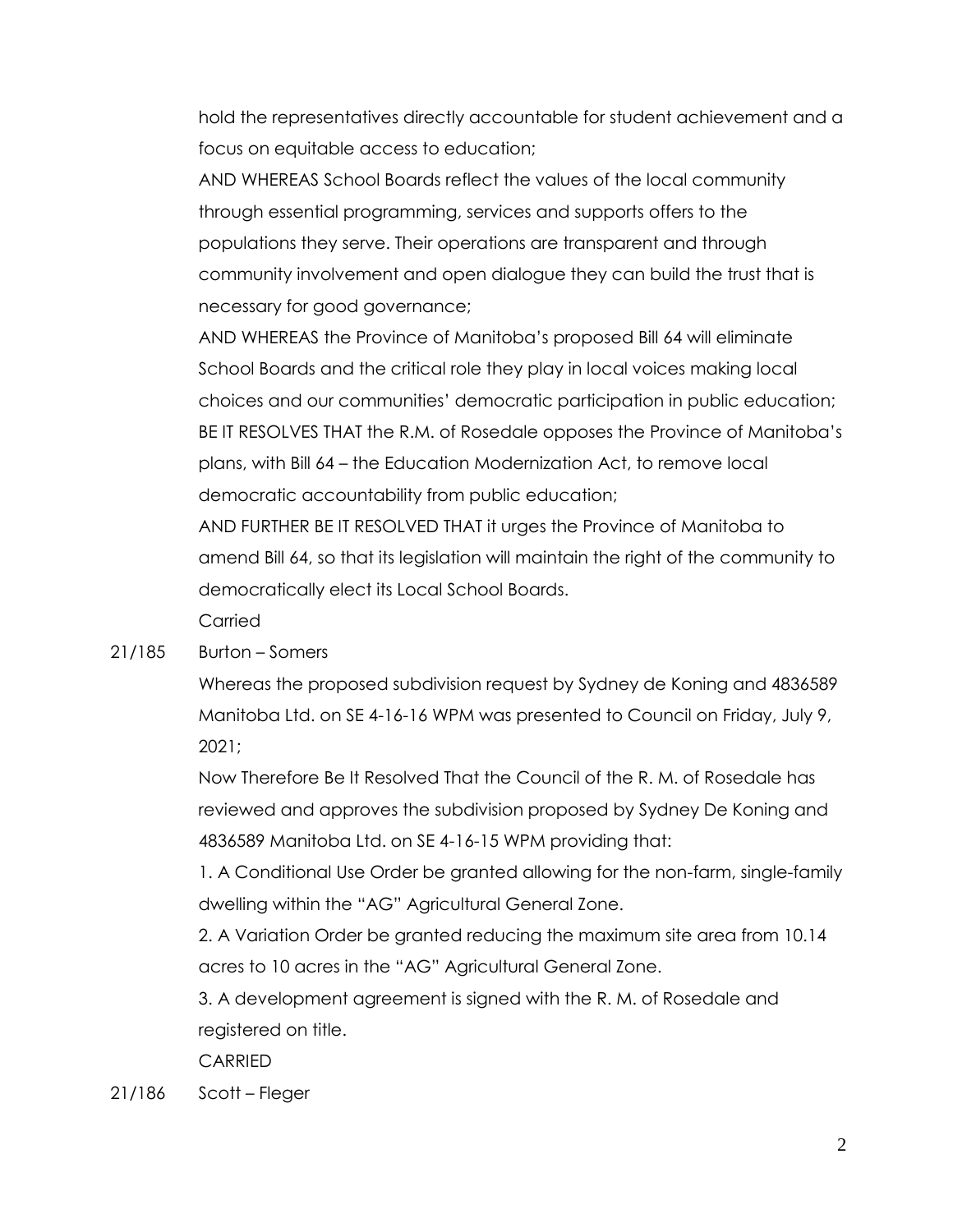That We the Council agree to grant the Neepawa Tourism \$100.00 to assist with the Riverbend Crafters Market planned for July 23 and July 24, 2021. Ward 1, 2, 3, 4, 5, 6 - \$16.67 CARRIED

21/187 Kostenchuk – Schure

That we the Council agree to grant Courageous Companions \$175.00 to assist with providing service dogs at no charge to Veterans and First Responders in 2021.

Ward 1, 2, 3, 4, 5, 6 - \$29.16

CARRIED

21/188 Burton – Somers

That We the Council agree to allow the CAO to attend the Asset Management For Municipal Professionals Webinar on July 28, 2021 and that all registration fees and allowable expenses be paid. CARRIED

21/189 Scott – Fleger

WHEREAS the lack of volume and frequency of precipitation in 2021 has caused incorrigible damage to the agriculture industry within the R.M. of Rosedale, and other regions of the Province;

AND WHEREAS farmers are being forced to sell their livestock because of the high cost of providing feed;

AND WHEREAS here is an increasing desperation among the farmers in the R.M. of Rosedale as they continue to watch the lack of precipitation inhibit the 2021 farming year;

AND WHEREAS these drought conditions have extreme negative economic impacts on all sectors of the Agriculture industry;

THEREFORE BE IT RESOLVED that Council declare a State of Agricultural Disaster within the R.M. of Rosedale.

AND FURTHER BE IT RESOLVED that Council request immediate assistance,

through initiatives such as AgriRecovery, be provided to those in our

Agricultural industry affected by current drought conditions.

CARRIED